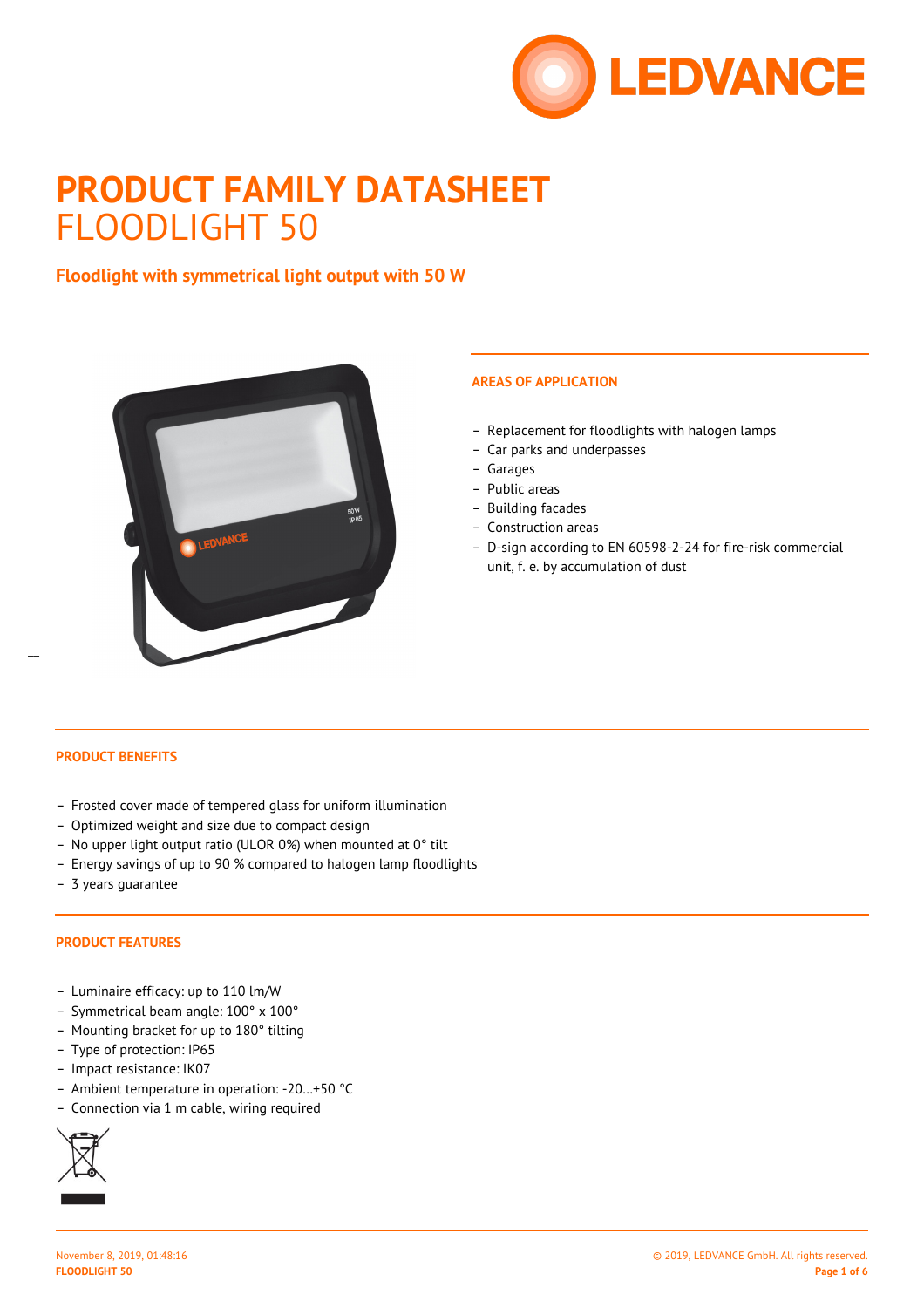## **TECHNICAL DATA**

 $\overline{\phantom{a}}$ 

|                                | Electrical data           |                           | Luminaire control gear data |                                             | <b>Photometrical data</b>                   |                                             |                         |                              |                                     |
|--------------------------------|---------------------------|---------------------------|-----------------------------|---------------------------------------------|---------------------------------------------|---------------------------------------------|-------------------------|------------------------------|-------------------------------------|
| <b>Product description</b>     | <b>Nominal</b><br>wattage | <b>Nominal</b><br>voltage | <b>Mains</b><br>frequency   | Max. no. of lum. on circuit<br>break. B16 A | Max, no. of lum, on circuit<br>break. C10 A | Max, no, of lum, on circuit<br>break. C16 A | <b>Luminous</b><br>flux | Light color<br>(designation) | Color<br>render-<br>ing index<br>Ra |
| FLOODLIGHT 50 W 3000 K IP65 BK | 50.00 W                   | 220240 V                  | 50/60 Hz                    | - 4                                         | 4                                           |                                             | 5250 lm                 | Warm White                   | $\geq 80$                           |
| FLOODLIGHT 50 W 3000 K IP65 WT | 50.00 W                   | 220240 V                  | 50/60 Hz                    | -4                                          |                                             |                                             | 5250 lm                 | Warm White                   | $\geq 80$                           |
| FLOODLIGHT 50 W 4000 K IP65 BK | 50.00 W                   | 220240 V                  | 50/60 Hz                    | -4                                          |                                             |                                             | 5500 lm                 | Cool White                   | $\geq 80$                           |
| FLOODLIGHT 50 W 4000 K IP65 WT | 50.00 W                   | 220240 V                  | 50/60 Hz                    | -4                                          |                                             |                                             | 5500 lm                 | Cool White                   | $\geq 80$                           |
| FLOODLIGHT 50 W 6500 K IP65 BK | 50.00 W                   | 220240 V                  | 50/60 Hz                    |                                             |                                             |                                             | 5500 lm                 | Cool Daylight                | $\geq 80$                           |
| FLOODLIGHT 50 W 6500 K IP65 WT | 50.00 W                   | 220240 V                  | 50/60 Hz                    | -4                                          | 4                                           |                                             | 5500 lm                 | Cool Daylight                | $\geq 80$                           |

|                                | Light<br>technical<br>data           | Dimensions & weight |                              |               |                              |                      | Colors & materials           |                         |                         |                       | operating<br>conditions | Temperatures &        |
|--------------------------------|--------------------------------------|---------------------|------------------------------|---------------|------------------------------|----------------------|------------------------------|-------------------------|-------------------------|-----------------------|-------------------------|-----------------------|
| <b>Product description</b>     | <b>Beam</b><br>angle                 | Length              | Width                        | <b>Height</b> | <b>Product</b><br>weight     | <b>Body material</b> |                              | <b>Product</b><br>color | <b>Housing</b><br>color | <b>Cover material</b> | <b>Ambient</b>          | temperature range     |
| FLOODLIGHT 50 W 3000 K IP65 BK | 100°x<br>100°                        | 155.0 mm            | 180.0 mm                     | 46.0 mm       | 930.00 g                     | onate (PC)           | Aluminum/Polycarb            | Black                   | <b>Black</b>            | Tempered glass        | $-20+50$ °C             |                       |
| FLOODLIGHT 50 W 3000 K IP65 WT | 100°x<br>100°                        | 155.0 mm            | 180.0 mm                     | 46.0 mm       | 930.00 g                     | onate (PC)           | Aluminum/Polycarb            | White                   | White                   | Tempered glass        | $-20+50$ °C             |                       |
| FLOODLIGHT 50 W 4000 K IP65 BK | 100°x<br>100°                        | 155.0 mm            | 180.0 mm                     | 46.0 mm       | 930.00 g                     | onate (PC)           | Aluminum/Polycarb            | Black                   | <b>Black</b>            | Tempered glass        | $-20+50$ °C             |                       |
| FLOODLIGHT 50 W 4000 K IP65 WT | 100°x<br>100°                        | 155.0 mm            | 180.0 mm                     | 46.0 mm       | 930.00 g                     | onate (PC)           | Aluminum/Polycarb            | White                   | White                   | Tempered glass        | $-20+50$ °C             |                       |
| FLOODLIGHT 50 W 6500 K IP65 BK | 100°x<br>100°                        | 155.0 mm            | 180.0 mm                     | 46.0 mm       | 930.00 g                     | onate (PC)           | Aluminum/Polycarb            | Black                   | <b>Black</b>            | Tempered glass        | $-20+50$ °C             |                       |
| FLOODLIGHT 50 W 6500 K IP65 WT | 100°x<br>100°                        | 155.0 mm            | 180.0 mm                     | 46.0 mm       | 930.00 $q$                   | onate (PC)           | Aluminum/Polycarb            | White                   | White                   | Tempered glass        | $-20+50$ °C             |                       |
|                                | Lifespan                             |                     |                              |               |                              |                      |                              |                         | <b>Capabilities</b>     |                       |                         |                       |
| <b>Product description</b>     | <b>Number of switching</b><br>cycles |                     | Lifespan L70/B50 at 25<br>°C |               | Lifespan L80/B10 at 25<br>°C |                      | Lifespan L90/B10 at 25<br>°C |                         | Adjustable              | <b>Dimmable</b>       |                         | Type of<br>connection |
| FLOODLIGHT 50 W 3000 K IP65 BK | 100000                               |                     | 50000 h                      |               | 30000 h                      |                      | 15000 h                      |                         | Yes                     | <b>No</b>             |                         | Cable, 3-<br>pole     |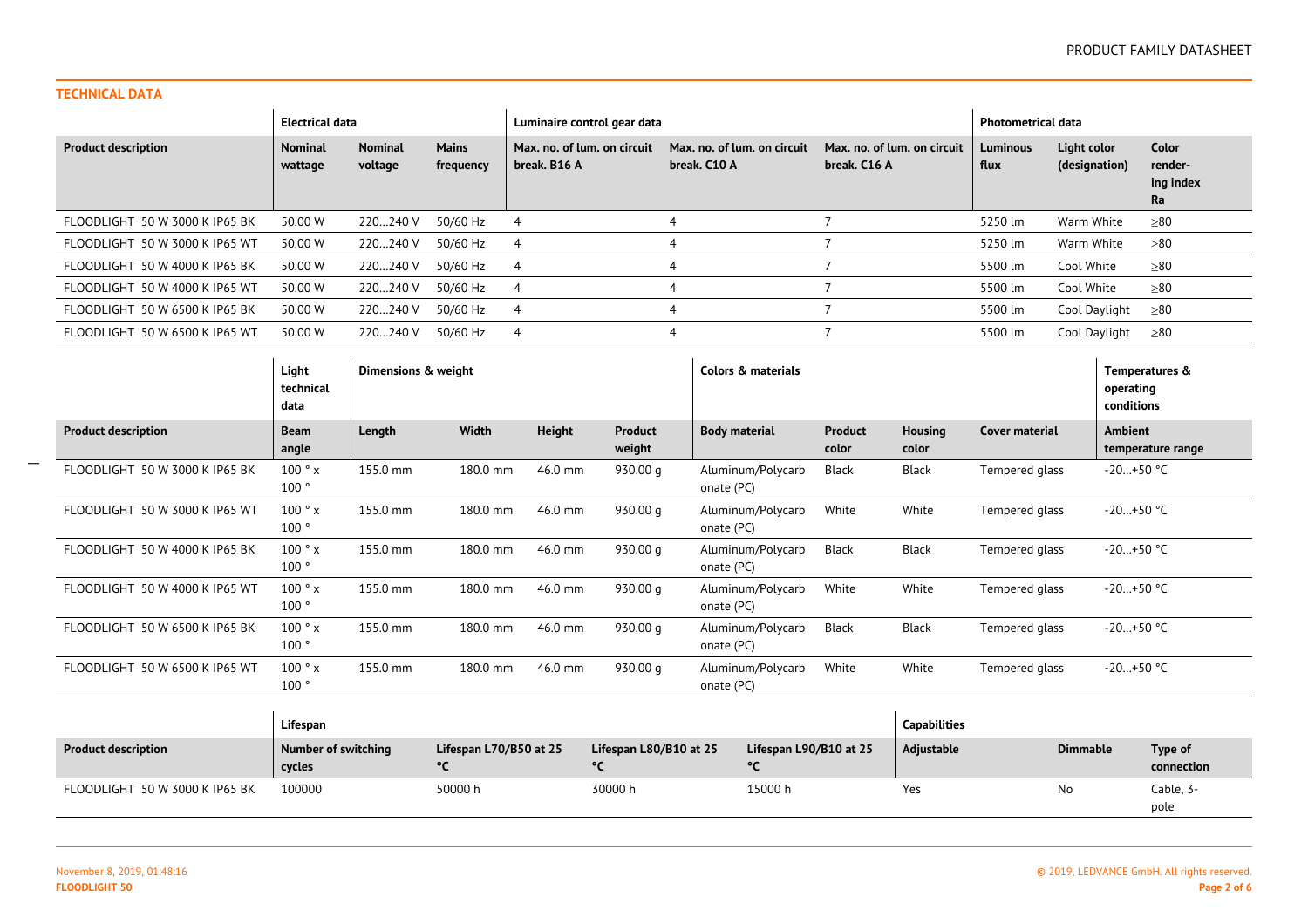|                                | Lifespan                             |                              |                                      |                              |                             | <b>Capabilities</b> |                 |                       |
|--------------------------------|--------------------------------------|------------------------------|--------------------------------------|------------------------------|-----------------------------|---------------------|-----------------|-----------------------|
| <b>Product description</b>     | <b>Number of switching</b><br>cycles | Lifespan L70/B50 at 25<br>°C |                                      | Lifespan L80/B10 at 25<br>°C | Lifespan L90/B10 at 25<br>℃ | Adjustable          | <b>Dimmable</b> | Type of<br>connection |
| FLOODLIGHT 50 W 3000 K IP65 WT | 100000                               | 50000 h                      |                                      | 30000 h                      | 15000 h                     | Yes                 | No              | Cable, 3-<br>pole     |
| FLOODLIGHT 50 W 4000 K IP65 BK | 100000                               | 50000 h                      |                                      | 30000 h                      | 15000 h                     | Yes                 | No              | Cable, 3-<br>pole     |
| FLOODLIGHT 50 W 4000 K IP65 WT | 100000                               | 50000 h                      |                                      | 30000 h                      | 15000 h                     | Yes                 | No              | Cable, 3-<br>pole     |
| FLOODLIGHT 50 W 6500 K IP65 BK | 100000                               | 50000 h                      |                                      | 30000 h                      | 15000 h                     | Yes                 | No              | Cable, 3-<br>pole     |
| FLOODLIGHT 50 W 6500 K IP65 WT | 100000                               | 50000 h                      |                                      | 30000 h                      | 15000 h                     | Yes                 | No              | Cable, 3-<br>pole     |
|                                | Certificates & standards             |                              |                                      |                              |                             |                     |                 |                       |
| <b>Product description</b>     | <b>Protection class</b>              | Type of<br>protection        | <b>Luminaire with limited</b><br>"D" | surface temperature, class   |                             |                     |                 |                       |
| FLOODLIGHT 50 W 3000 K IP65 BK |                                      | IP <sub>65</sub>             | Yes                                  |                              |                             |                     |                 |                       |
| FLOODLIGHT 50 W 3000 K IP65 WT |                                      | IP <sub>65</sub>             | Yes                                  |                              |                             |                     |                 |                       |
| FLOODLIGHT 50 W 4000 K IP65 BK |                                      | IP <sub>65</sub>             | Yes                                  |                              |                             |                     |                 |                       |
| FLOODLIGHT 50 W 4000 K IP65 WT |                                      | IP <sub>65</sub>             | Yes                                  |                              |                             |                     |                 |                       |
| FLOODLIGHT 50 W 6500 K IP65 BK |                                      | IP <sub>65</sub>             | Yes                                  |                              |                             |                     |                 |                       |
| FLOODLIGHT 50 W 6500 K IP65 WT |                                      | IP <sub>65</sub>             | Yes                                  |                              |                             |                     |                 |                       |

 $\overline{\phantom{a}}$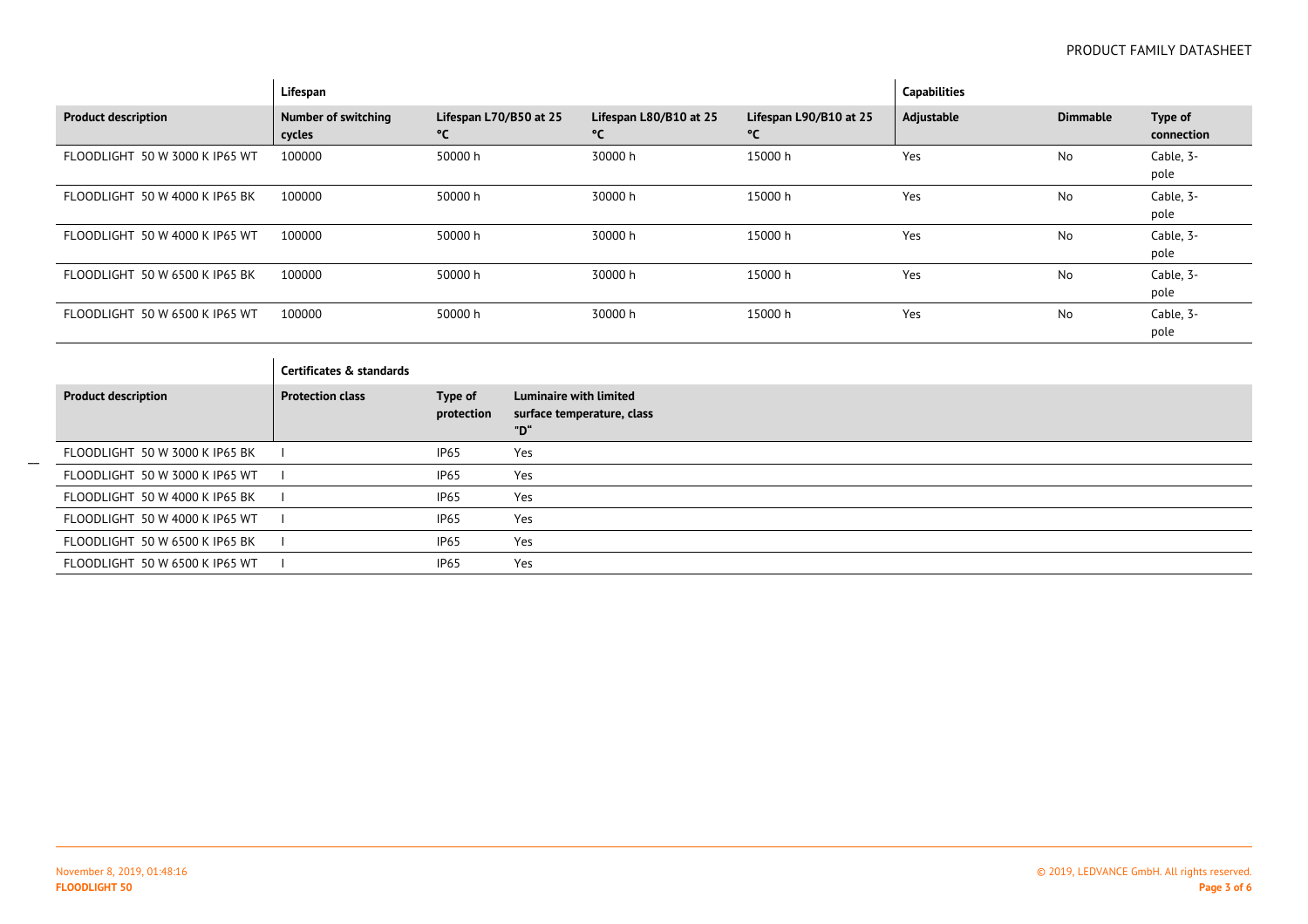#### PRODUCT FAMILY DATASHEET









FLOODLIGHT 50 W 3000 K IP65 BK,FLOODLIGHT 50 W 3000 K IP65 WT,FLOODLIGHT 50 W 4000 K IP65 BK,FLOODLIGHT 50 W 4000 K IP65 WT, FLOODLIGHT 50 W 6500 K IP65 BK,FLOODLIGHT 50 W 6500 K IP65 WT

 $\overline{\phantom{a}}$ 

FLOODLIGHT 50 W 3000 K IP65 BK

FLOODLIGHT 50 W 3000 K IP65 WT FLOODLIGHT 50 W 4000 K IP65 BK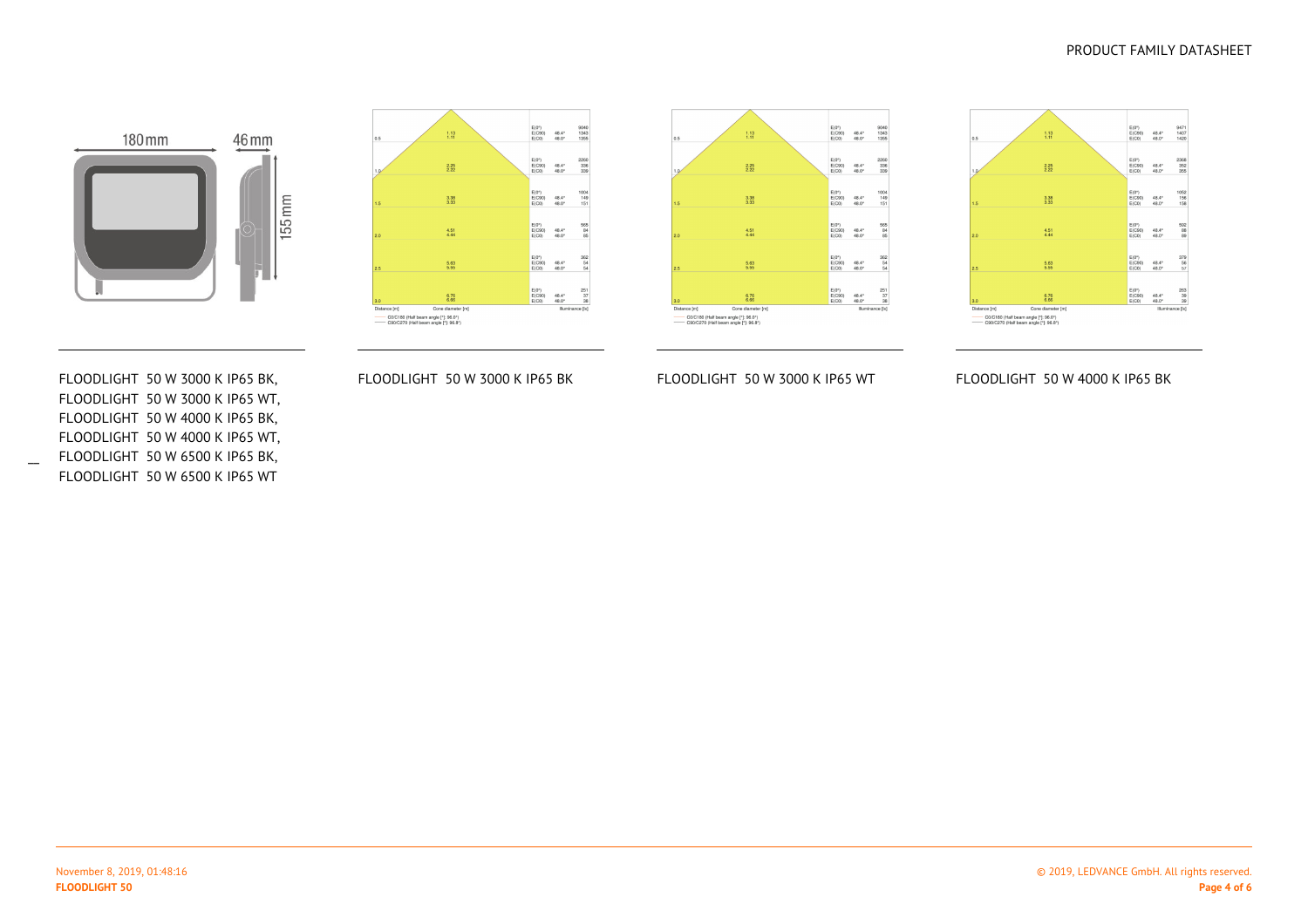





FLOODLIGHT 50 W 4000 K IP65 WT

FLOODLIGHT 50 W 6500 K IP65 BK

FLOODLIGHT 50 W 6500 K IP65 WT

## **APPLICATION ADVICE**

For more detailed application information and graphics please see product datasheet.

## **LOGISTICAL DATA**

 $\overline{\phantom{a}}$ 

| <b>Product code</b> | Packaging unit (Pieces/Unit) | Dimensions (length x width x height) | <b>Gross weight</b> | Volume                  |
|---------------------|------------------------------|--------------------------------------|---------------------|-------------------------|
| 4058075097575       | Shipping carton box<br>10    | 393 mm x 285 mm x 238 mm             | 10690.00 g          | $26.66$ dm <sup>3</sup> |
| 4058075097599       | Shipping carton box<br>10    | 393 mm x 285 mm x 238 mm             | 10790.00 q          | $26.66$ dm <sup>3</sup> |
| 4058075097612       | Shipping carton box<br>10    | 393 mm x 285 mm x 238 mm             | 10670.00 g          | 26.66 $dm3$             |
| 4058075097636       | Shipping carton box<br>10    | 393 mm x 285 mm x 238 mm             | 10800.00 g          | $26.66$ dm <sup>3</sup> |
| 4058075097650       | Shipping carton box<br>10    | 393 mm x 285 mm x 238 mm             | 10610.00 g          | 26.66 $dm3$             |